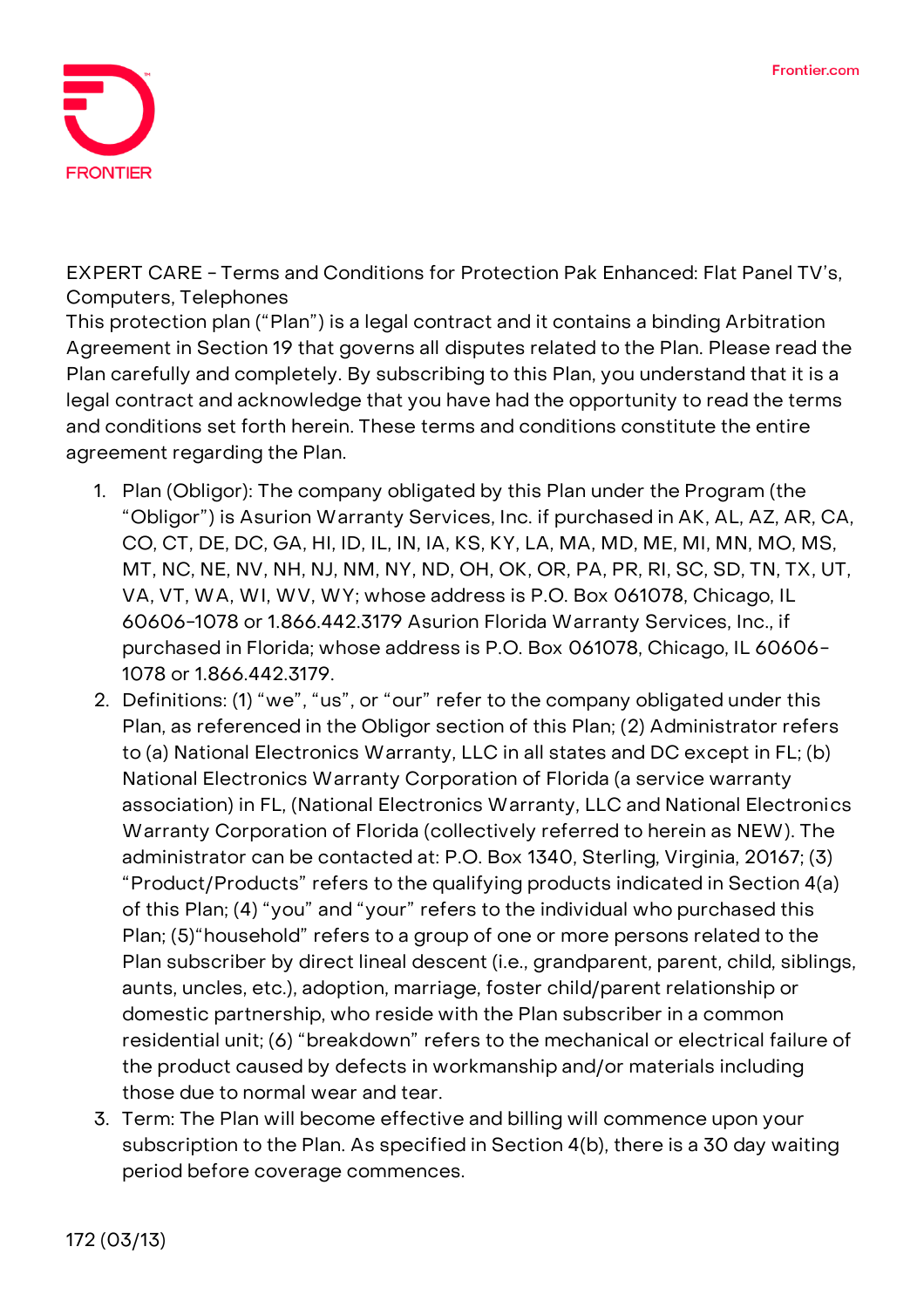

- 4. **Coverage:** This Plan provides for the repair or replacement of your product to its standard operating condition if the product fails to perform its intended functions due to workmanship breakdown. The terms of coverage are further outlined below:
	- a. Qualifying Products: This Plan covers Desktop and Laptop systems, Flat Panel Televisions and Telephones. Televisions can be of any brand, any age and any size, either LCD, Plasma or LED and include original remote controls. A Desktop and or Laptop system consists of a desktop personal computer or laptop computer (collectively referred to as "PC" or "PCs") and the following: an associated external monitor that is 19" or smaller, keyboard (wired or wireless), mouse (wired or wireless), external broadband modem, and non-commercial router (wired or wireless) and one (1) Fiber Internet back up battery per household. All types of PCs are eligible for coverage under this Plan except PCs which are not equipped with a Windows Operating System version Windows XP or newer or Android version 1.6 or newer and Apple computers which are not equipped with an Apple operating system version OS X or newer or Linux OS with 2009 publication date or newer. Telephones must be single line phones, 2-line phones or caller ID displays.
	- b. Coverage Effective Date: **Coverage under the Plan will commence 31 days after your subscription to the Plan. No service will be provided during the initial 30 days of the Plan. If the Plan is cancelled, coverage will continue for 30 days after the cancellation date.** There will be no lapse in coverage if you move to another residence, provided that you continue the Plan and notify Frontier of your new residence address.
	- c. Primary Residence: Unless otherwise specified, the coverage under this Plan applies to all systems customarily located in your primary residence belonging to you or a member of your household. If you change your primary residence, you are required to notify Frontier of such request or change. In the event that you wish to obtain coverage for more than one residence, additional Plans must be purchased.
	- d. Service Fee: **In the event that your Flat Panel Television, PC or monitor requires service, you will be required to pay a service fee in the amount of Eighty-Nine Dollars (\$89.00).** The service fee does not apply to the repair or replacement of a telephone, remote control, keyboard, mouse, modem, router or Fiber Internet back up battery The service fee must be paid and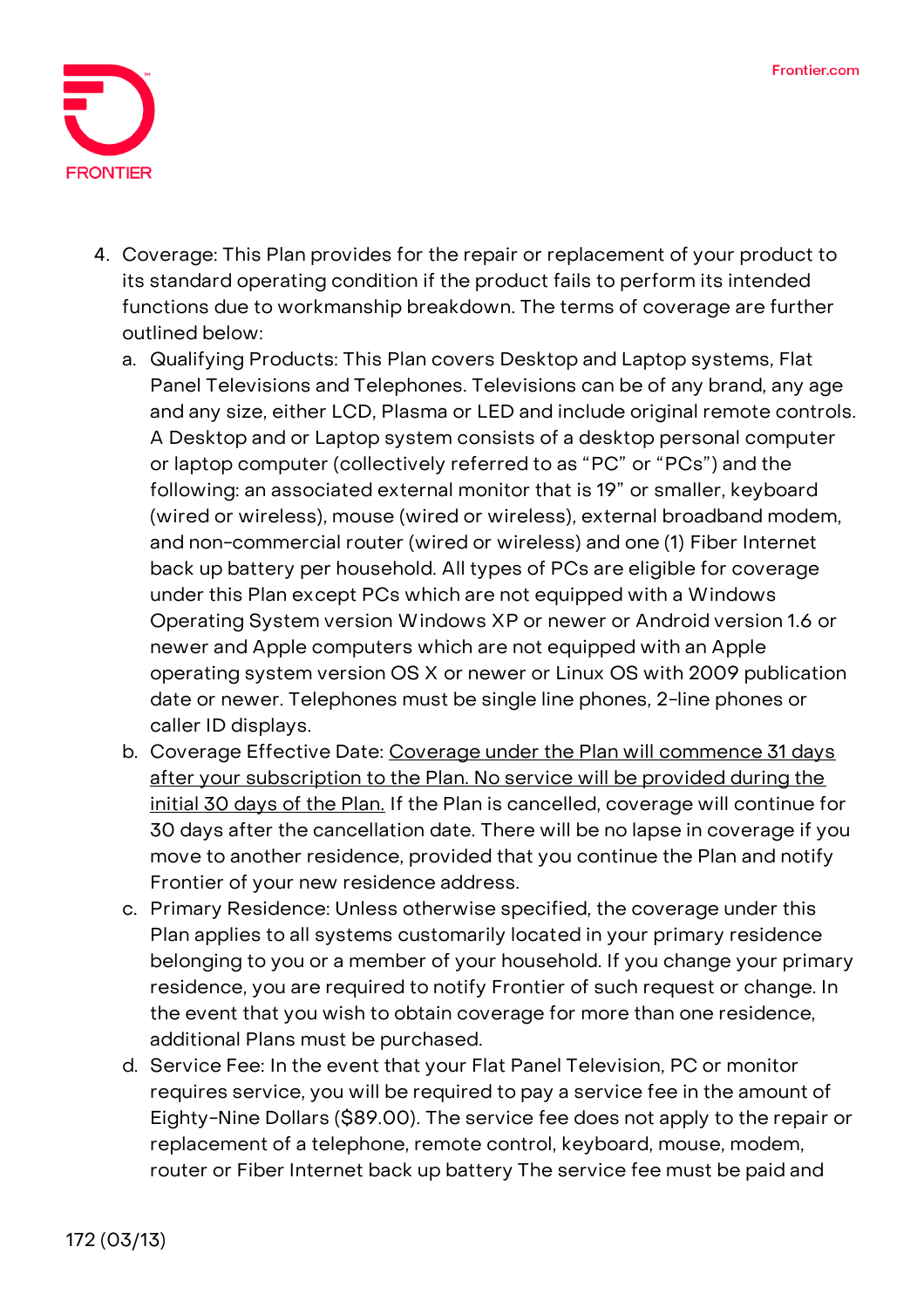

received in advance of the service being provided and may be paid through a valid credit card, check or money order.

- 1) Computers: Keyboards, Mice, Modems, Routers: This Plan covers the cost to repair or replace items that are not integrated components of your PC, including the keyboard, mouse, modem, router or, with ones of like kind and quality. You will not be charged a service fee for claims related to the products listed in this Section 4(d1), however, the costs associated with the repair or replacement of these products will apply toward the aggregate claim limit under the Plan.
- 2) Telephones: The Plan also covers a replacement telephone/caller id unit. A replacement product will be shipped directly to your billing address along with a return kit and return postage for the defective product. If you fail to return the defective product you may be billed for the replacement product The product will be replaced with a product comparable in kind and quality. You will not be charged a service fee for claims related to the products listed in this Section 4(d2), however, the costs associated with the repair or replacement of these products will apply toward the aggregate claim limit under the Plan.
- 3) Televisions: The Plan covers the cost of replacing the original remote control unit. Replacement will be of like kind or quality. You will not be charged a service fee for claims related to the products listed in this Section 4(d3), however, the costs associated with the repair or replacement of these products will apply toward the aggregate claim limit under the Plan.
- 4) Fiber Internet back up battery: The Plan covers the replacement of One (1) Fiber Internet backup battery for the life of the plan. You will not be charged a service fee for claims related to the products listed in this Section 4(d4), however, the costs associated with the repair or replacement of these products will apply toward the aggregate claim limit under the Plan
- e. On-Site Service: If the product requiring service is a television greater than 32" or a desktop computer, it will be serviced on-site. We will use our best efforts to have an authorized service provider contact you within one (1) business day of your initial call to arrange for service. Service will be provided during regular business hours Monday through Friday, except holidays. An adult (18 years or older) must be present during the time of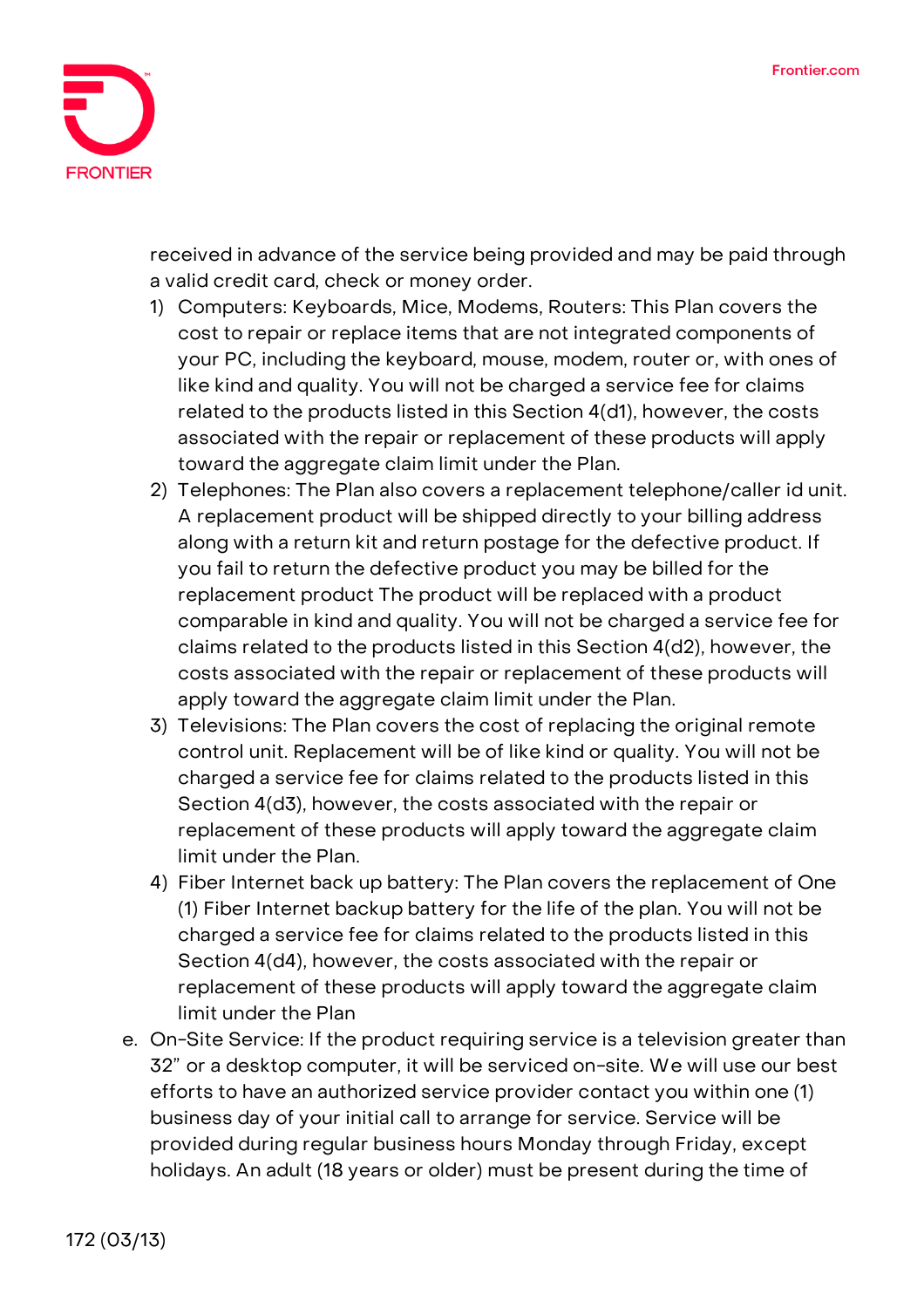

service. You must provide a safe, non-threatening environment for our technicians in order to receive on-site service. Due to environmental or technical requirements, if certain repairs cannot be completed where the product is located and must be repaired at another location, this Plan will cover all shipping and handling costs. The product must be located at your primary residence at the time of service.

- f. Repair Depot Service: If the product requiring service is a television 32" or smaller or laptop computer or monitor, it will be shipped to a designated repair depot location for service. We will use our best efforts to ship a carton, prepaid shipping label and instructions for shipping your product to you within two (2) business days of your initial call for service. This Plan provides for next business day shipping. All shipping costs are covered by the Plan.
- g. Advance Replacement for Telephones/Caller ID Units: A replacement product will be shipped directly to your billing address along with a return kit and return postage for the defective product. If you fail to return the defective product you may be billed for the replacement product. The product will be replaced with a product comparable in kind and quality subject to the provisions cited herein. We make no representation or warranty that any replacement product will be identical or substantially identical to the product submitted for replacement. Replacement will be with a new or refurbished product, at our sole discretion.
- h. Power Surge Protection: The Plan provides power surge protection in the absence of any other insurance coverage. If your product is damaged as a result of a power surge, we will service your product in accordance with the terms herein.
- i. Subscriber Eligibility. Only customers residing in the United States are eligible for coverage under the Plan.
- j. Replacement Products: If we opt to provide you a replacement product under the Plan, we reserve the right to retain ownership of your defective product. At our sole discretion, we may require that you return the defective product to our designated repair depot location as a condition to receiving your replacement product. Shipping costs associated with the return of the product will be paid by us.
- 5. **Registration:** Registration of this Plan is not required. At your option, you may register the products to be covered by the Plan at any time during the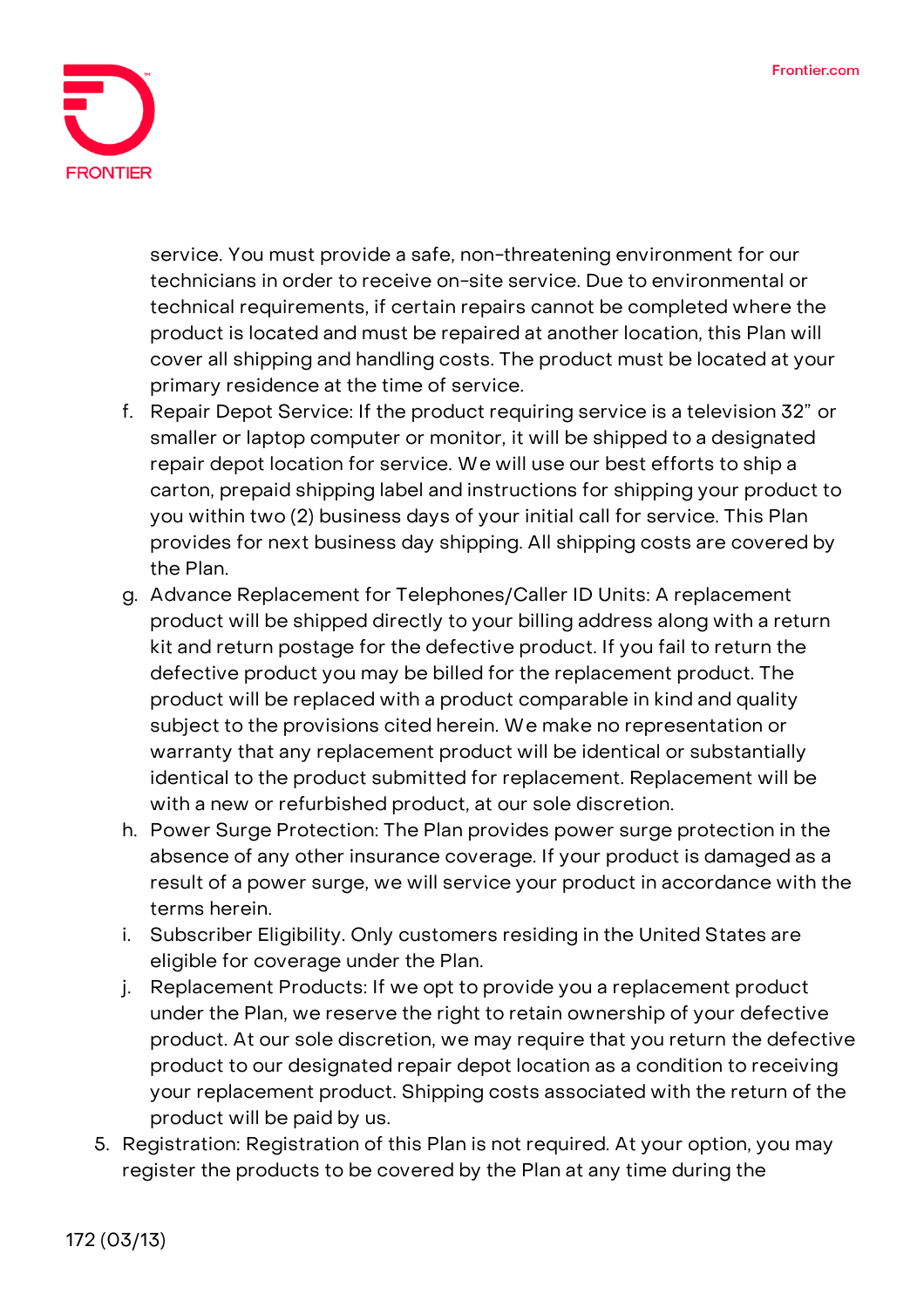

coverage period. To perform this registration, please go online to [https://hub.asurion.com/CAResidents.](https://hub.asurion.com/CAResidents) Changes and/or updates to the list of covered products can be made by updating your online account at this web address.

- 6. **Plan Limits of Liability (Aggregate Claim Limit):** Under the Plan, claims cannot exceed \$3,000 per 12-month rolling period which commences on the date of your first claim. We will be responsible for informing you, at the time of the claim, if you have reached the \$3,000 aggregate claim limit. The retail value of any repairs shall be equal to the market retail value of parts and labor charges for repairing the product, as determined at our sole discretion, provided that the retail value for any repair shall not exceed the total retail value of a comparable replacement product. In the event that you reach the 12-month aggregate claim limit for claims (\$3,000) and the product requires additional repairs, we will provide you with information on how to get the product repaired; however, we will not be responsible for any costs related to these repairs.
- 7. **Your Responsibilities:** This Plan is for your use only and may not be assigned. Products owned by anyone other than you or members of your household will not be covered by the Plan. Any abuse of the Plan by you, including but not limited to seeking replacement of a product not belonging to you, may result in termination of the Plan upon notice. The Product must be in good working condition prior to your Plan subscription. You must follow the instructions that are in the owner's manual for proper use, care and maintenance of the Product. Failure to follow the manufacturer's maintenance and service guidelines may result in the denial of coverage under this Plan. We strongly recommend (but do not require as a condition of this Plan) the regular back up of data and software. It is important that you back up all data files on your PC prior to the commencement of service; repairs to your PC may result in the deletion of such data files. Please retain these terms and conditions for your records.
- 8. **Payment:** You agree to pay monthly charges for this Plan as such charges may appear on your monthly bill from Frontier. The monthly rate for the Plan was provided to you at the time you subscribed to the Plan. You may contact your Frontier representative for the current applicable rate for the Plan. Nonpayment may result in cancellation of the Plan. All charges, plus all applicable taxes, shall be due and payable by the due date stated on your Frontier bill.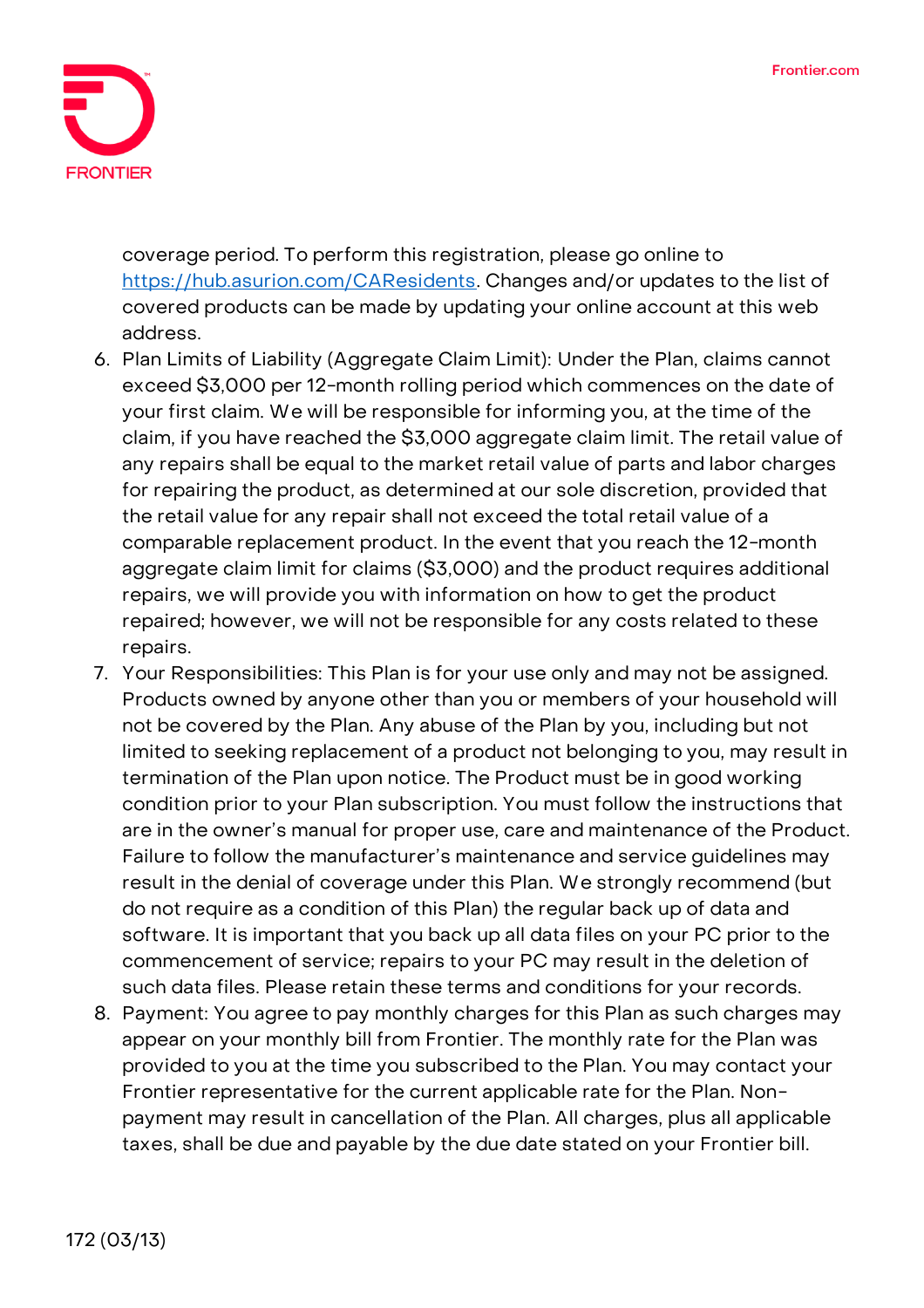

- 9. **If Your Product Needs Service:** In the event the product fails to operate, you may, 30 days after subscription to this Plan, file a claim by calling 1.866.442.3179, 24 hours a day, 7 days a week, excluding national holidays. As stated above, service for your Televisions, PCs or monitors is subject to your payment of a \$89.00 service fee for each claim. **AT OUR OPTION, REPLACEMENTS WILL BE NEW, REBUILT, REFURBISHED, OR NON-ORIGINAL MANUFACTURER'S PARTS OR PRODUCTS THAT PERFORM TO THE ORIGINAL FACTORY SPECIFICATIONS.** If, at our sole discretion, it is determined that the product cannot be repaired, we will offer you a replacement product of like kind and quality, either new or refurbished. The cost of the replacement product cannot exceed the available balance of funds under the aggregate claim limit. Repaired or replaced products are warranted by us for 90 days from the date of product receipt by you. In the event that the product fails to function properly during such 90 days, we will repair or replace the product at no cost to you. Such services will not be charged against your aggregate claim limit under the Plan. If you choose not to accept the replacement product which we offer you, then we will provide a payment to you in the form of a gift card or check based on the fair market value of the product as determined by us, based upon the age of the product. This payment amount cannot exceed the available balance of funds under the aggregate claim limit.
- 10.**Insurance Securing this Plan:** This Plan is not a contract of insurance. The obligations of Asurion Warranty Services, Inc. under this Plan are secured by an insurance policy provided by Liberty Insurance Underwriters Inc. in the following states: AL, AR, CA, CT, GA, HI, IL, KY, MA, ME, MN, MO, MT, NC, NH, NV, NY, OK, OR, SC, TX, VT, VA, WA, WI, WY and all other states required by law. The obligations of Asurion Florida Warranty Services, Inc. under this Plan are secured by an insurance policy provided by Liberty Mutual Insurance Company. If within sixty (60) days we have not paid you for your covered claim, provided you with a refund owed or you are otherwise dissatisfied, you may make a claim directly to the applicable insurance company at 55 Water St. 18th Floor New York, NY 10041 for Liberty Insurance Underwriters, Inc. and at 175 Berkeley Street, Boston, Massachusetts, 02116, for Liberty Mutual Insurance Company or by calling toll free 1.800.677.9163.
- 11. **Exclusions – What Is Not Covered:** This Plan does not cover the following: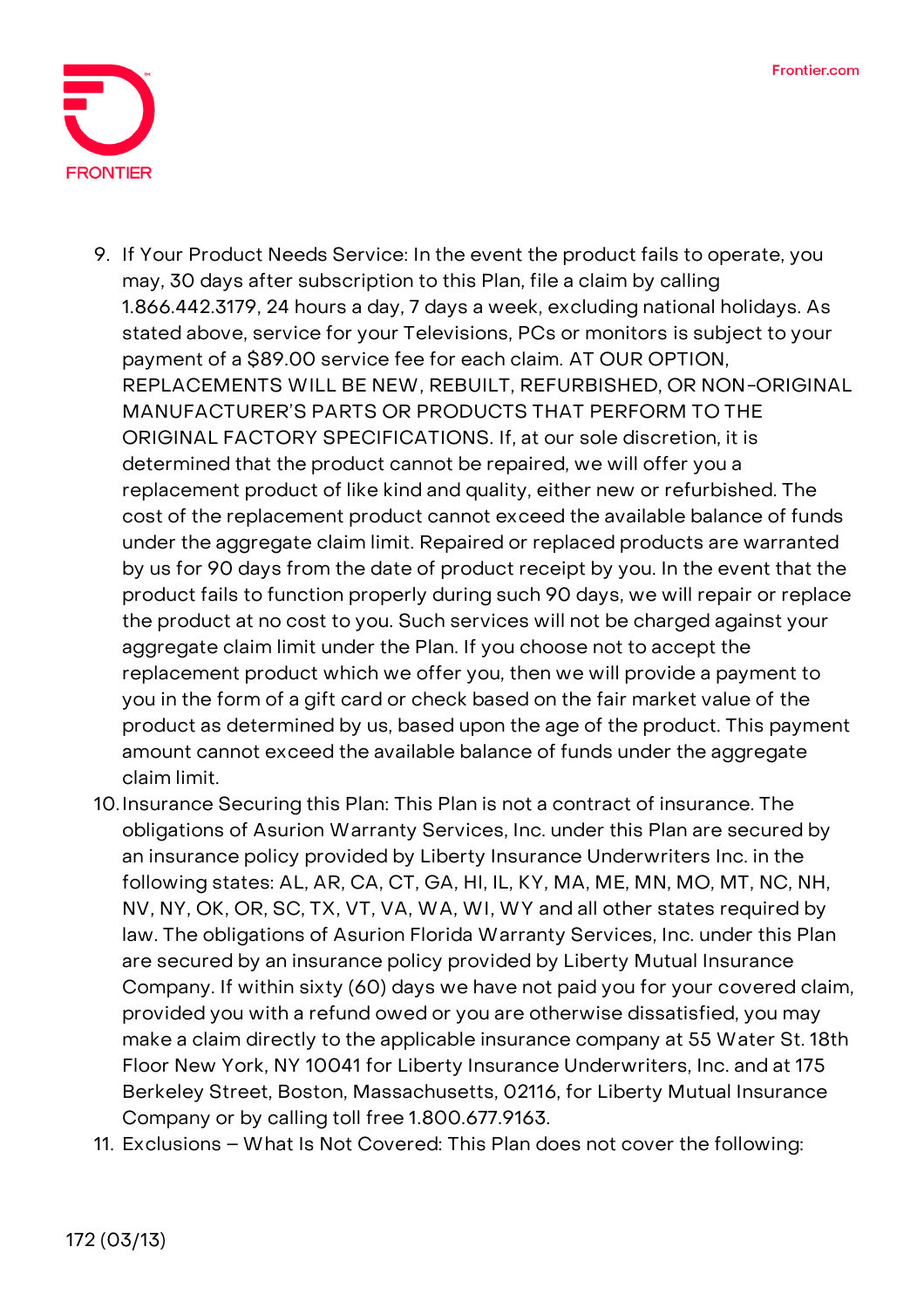

- a. Products with pre-existing conditions at the time of your subscription to the Plan;
- b. Batteries (except for a Fiber Internet back up battery);
- c. Failure of a Fiber Internet back up battery due to improper use or use with unauthorized products or any Fiber Internet back up battery previously replaced under this Plan or any other Frontier Expert Care service plan owned by you;
- d. Components or products used for any commercial, public, lease or other non-residential purpose;
- e. Cosmetic defects, damage to or failures of non-operational components that do not inhibit the proper operation and performance of a covered item, such as but not limited to: appearance parts; broken hinges; cracked cases; decorative finishing; finish defects; handles; nonfunctional plastic; trim; accessories; attachments;
- f. Damage or costs resulting from: improper installation or setup; use in any combinations not approved in the manufacturer's specifications; unauthorized modifications, alterations, repairs or repair personnel;
- g. Failure, inoperability, or disruption of any product or product functions due to any design flaw or systemic manufacturing defect;
- h. Failures, damage or loss caused by any physical force external to the product, whether accidental or intentional, including but not limited to: any disaster, whether natural (acts of God) or man-made, whether local or catastrophic; abuse; acts of war; civil disorders; corrosion; dirt; mold; dust; earthquake; fire; hail; insects or other animals; liquid immersion; malicious mischief; misuse; negligence; nuclear accident; riot; rust; sand; smoke; storm; terrorist attack; vandalism; wind;
- i. Costs associated with installation or de-installation of any product;
- j. PC peripherals such as printers, external speakers and/or scanners;
- k. Burned-in images and pixel failure within designed specifications or that do not materially alter the product's functionality;
- l. Wireless repeaters, Fiber Internet routers, signal boost routers, additional base stations;
- m. Adjunct devices, or any device that is not built into the PC's CPU housing, except a keyboard, mouse, broadband modem, router or Fiber Internet back up battery;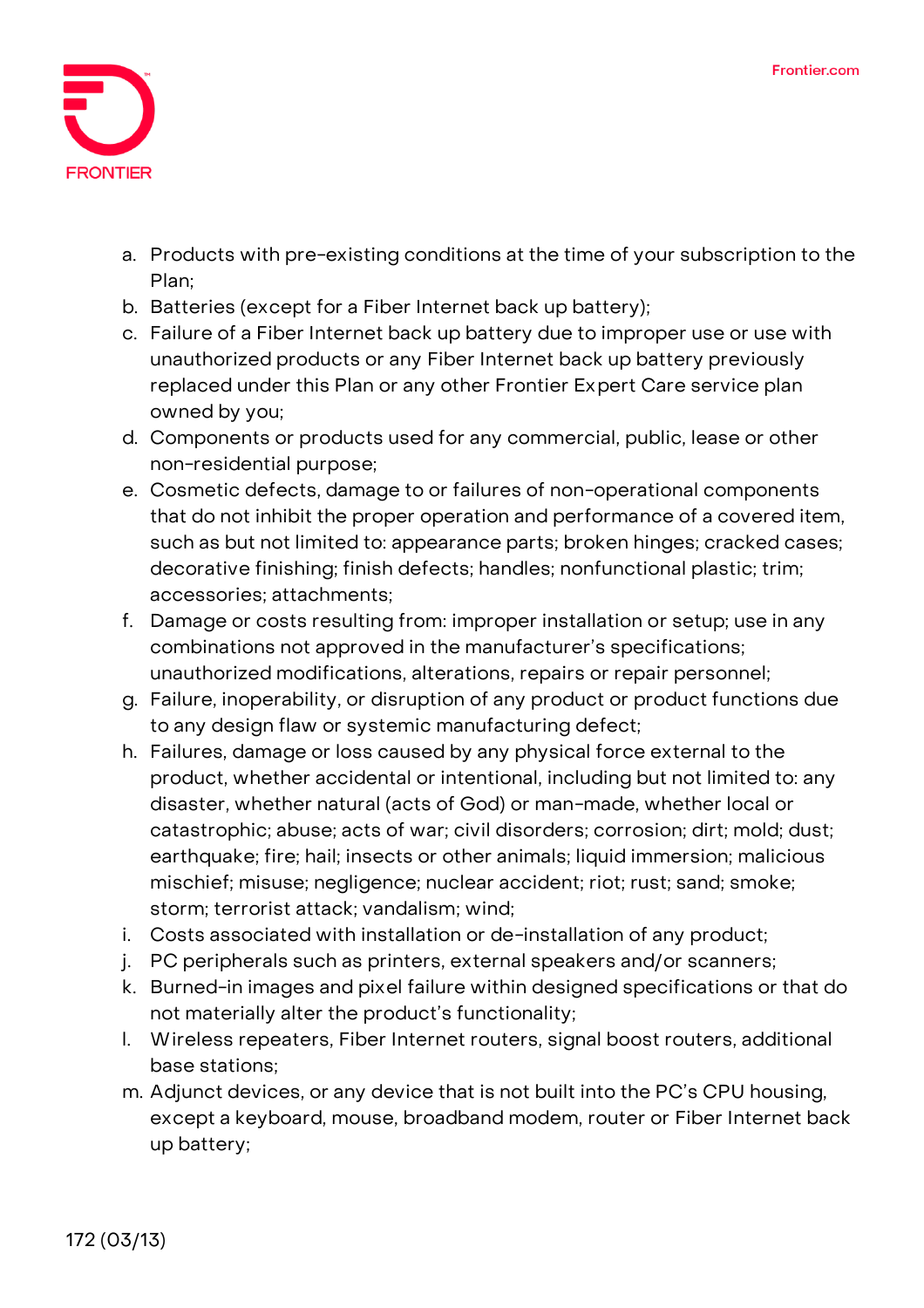

- n. PCs that do not have administrator's permissions. Covered PCs must be able to upload and download software;
- o. Products that are not owned by you or a member of your household, leased and rented products, or products that are not customarily located in your specified residence;
- p. Loss or damage to the product either while in storage or in the course of transit, delivery, or redelivery, except where the loss or damage occurs while your product is located at our designated repair depot;
- q. Normal periodic or preventative maintenance, inspections, cleaning, or tune-ups; minor adjustments and settings outlined in the product owner's manual that the user can perform; costs related to any service request which results in customer education or no problem found;
- r. Products whose serial number has been altered or removed;
- s. Products located outside the United States;
- t. Repair or replacement covered by a manufacturer recall in effect at the time of the failure;
- u. Support or repairs to software; loss or damage to software due to any cause; including but not limited to, computer virus; worm; Trojan programs; adware, spyware, firmware or any other software program;
- v. Data or software of any kind that is deleted or damaged during a repair or replacement under this Plan;
- w. Special, indirect, or consequential damages or losses;
- x. Theft or loss of the product.
- y. Customer built or assembled computers
- z. Decorative/Novelty telephone sets (e.g., football phones); facsimile machines; leased equipment; cellular phones, pagers, ancillary equipment;
- aa. Telephone accessories including, but not limited to, headsets, cords, and the like;
- bb. Special needs accessories including, but not limited to, handset boosters, visual ring indicators, and the like;
- cc. Rotary or hardwired telephones and VoIP enabled phones;
- dd. Telephones with 3 or more lines or PBX/Key systems;
- ee. other non-telephone equipment (other than Caller ID display units);
- ff. Computer telephony equipment
- gg. Lamps and bulbs
- hh. DLP, Projector, Projection, Analog and CRT Televisions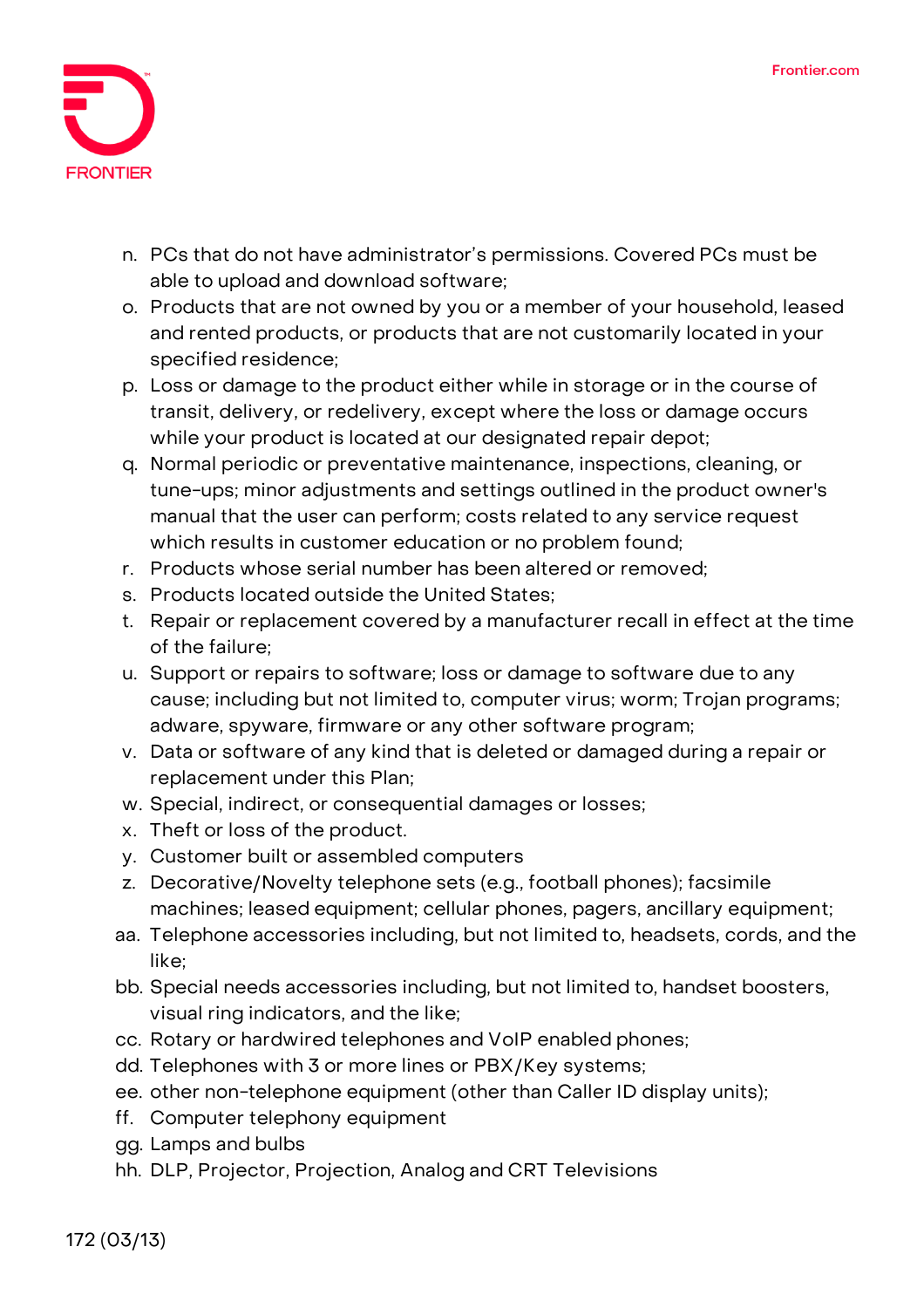

- ii. ii. Operability issues resulting from the inability of products, which are designed to process only analog television broadcasts, to process digital television broadcasts.
- 12. **Renewal:** This Plan automatically renews from month to month until cancelled.
- 13. **Transfer:** This Plan is not transferable to another party.
- 14. **Cancellation:** This Plan is provided on a month-to-month basis and can be canceled by you at any time for any reason by notifying Frontier's local business office (or other number that Frontier may designate for such purpose) or by notifying NEW in writing at P.O. Box 1818, Sterling, VA 20167. We may elect not to renew the Plan upon 30 days written notice to you. Upon any termination or cancellation by you or Frontier, you will have coverage provided, at no cost for an additional thirty (30) days after the date of termination or cancellation of this Plan. All claims under this Plan must be reported to us within thirty (30) days after cancellation of the Plan.
- 15. **Changes to the Plan:** WE MAY CHANGE THE MONTHLY CHARGE FOR THE PLAN, OR WE MAY CHANGE THESE TERMS AND CONDITIONS FROM TIME TO TIME UPON THIRTY (30) DAYS WRITTEN NOTICE TO YOU. SUCH NOTICE MAY BE PROVIDED AS A MESSAGE PRINTED ON THE Frontier BILL, IN A SEPARATE MAILING OR EMAIL OR BY ANY OTHER REASONABLE METHOD AT Frontier'S DISCRETION. IF YOU DO NOT AGREE TO THE MODIFIED CHARGES OR TERMS OF THE AGREEMENT, YOU MAY CANCEL THE PLAN BY NOTICE TO Frontier AT ANY TIME IN ACCORDANCE WITH THESE TERMS AND CONDITIONS. THE PAYMENT OF APPLICABLE CHARGES BY YOU, OR A REQUEST FOR SERVICE UNDER THE PLANS, AFTER RECEIVING SUCH NOTICE OF A CHANGE IN THE CHARGES OR OTHER TERMS AND CONDITIONS WILL BE DEEMED TO BE ASSENT BY YOU TO THE CHANGE (S) IN THE CHARGES, TERMS OR CONDITIONS.
- 16. **Limitation of Liability:** Our liability for any negligence, error, mistake, or omission regarding the Plan or replacement of product(s) under the Plan is limited to a correction of any such error, mistake or omission. If such a correction is not possible, our liability will be limited to charges paid to Frontier in the applicable month pursuant to the Plan. Any refund must be requested by you. IN NO EVENT WILL THE PLAN OBLIGOR, ADMINISTRATOR OR Frontier BE LIABLE FOR INDIRECT, INCIDENTAL OR CONSEQUENTIAL DAMAGES INCLUDING BUT NOT LIMITED TO PERSONAL INJURIES OR LOSS OF INCOME ARISING OUT OF OR CONNECTED TO THE PROVISION OF THE PLAN, REPAIR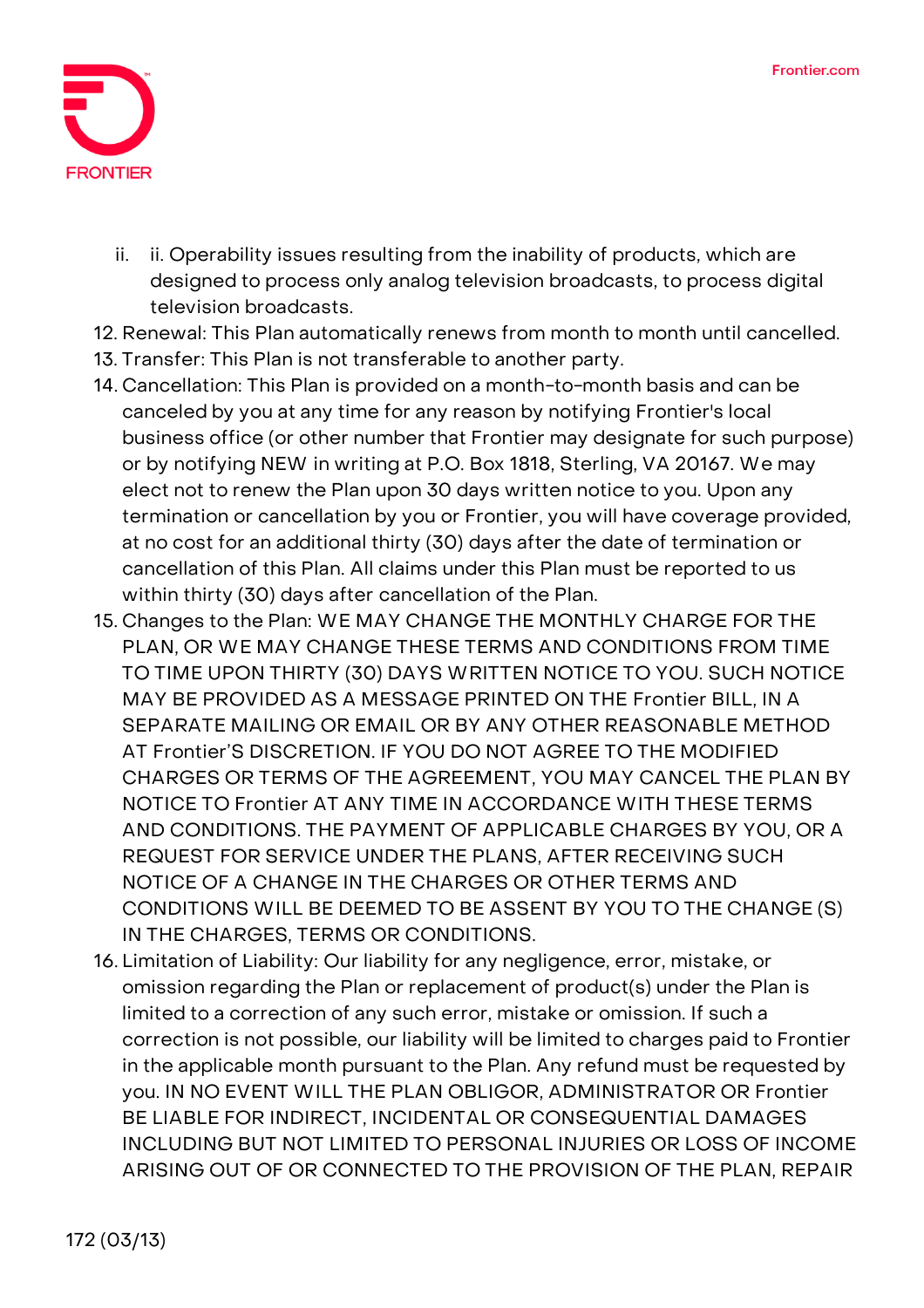

OR REPLACEMENT OF PRODUCTS UNDER THE PLAN AND CAUSED BY NEGLIGENCE, ERROR, MISTAKE OR OMISSION ON THE PART OF THE PLAN OBLIGOR, ADMINISTRATOR OR Frontier OR THEIR RESPECTIVE EMPLOYEES, AGENTS OR SUBCONTRACTORS.

- 17. **Force Majeure:** We shall not be held responsible for any delay or failure in performance of any part of this Plan to the extent that such delay or failure is caused by fire, flood, explosion, war, strike, embargo, government requirement, regulatory agency requirement civil or military authority, acts of God, or other similar causes beyond our control.
- 18. **Non-waiver:** Our failure in any circumstance to require strict adherence to any term or condition set forth herein shall not be deemed a waiver by us of any such term or condition under any other circumstance or of any other term or condition set forth herein.
- 19. **Arbitration Agreement:** Most of the questions or concerns that you may have about the program or this Plan can be addressed quickly and satisfactorily by contacting us at 1-866-856-3882. In the unlikely event that there are any disputes that cannot be resolved informally, **YOU AND WE AGREE TO RESOLVE THOSE DISPUTES THROUGH BINDING ARBITRATION OR SMALL CLAIMS COURT INSTEAD OF THROUGH COURTS OF GENERAL JURISDICTION. YOU AND WE AGREE THAT ANY ARBITRATION WILL TAKE PLACE ON AN INDIVIDUAL BASIS ONLY. YOU AND WE AGREE TO WAIVE OUR RIGHTS TO A TRIAL BY JURY AND TO PARTICIPATE IN A CLASS ACTION.**

For the purpose of this arbitration agreement, references to "we" and "us" include (1) the Plan Obligor and Administrator, as defined in Sections 1 and 2 above, and their respective parents, subsidiaries, affiliates, agents, employees, successors and assigns; and (2) Frontier Communications, Inc. and its wholly owned subsidiaries. The enforcement and interpretation of this arbitration agreement is governed by the Federal Arbitration Act. This arbitration agreement shall survive the termination of this Plan.

This arbitration agreement is intended to be interpreted broadly, and it includes, without limitation: (1) any dispute or claim arising out of or relating in any way to the program or to this Plan, whether based in contract, tort, statute, fraud, misrepresentation or otherwise; and (2) any such dispute or claim that arose either before this arbitration agreement or Plan was entered into by you and us or that arises after this arbitration agreement or Plan is terminated.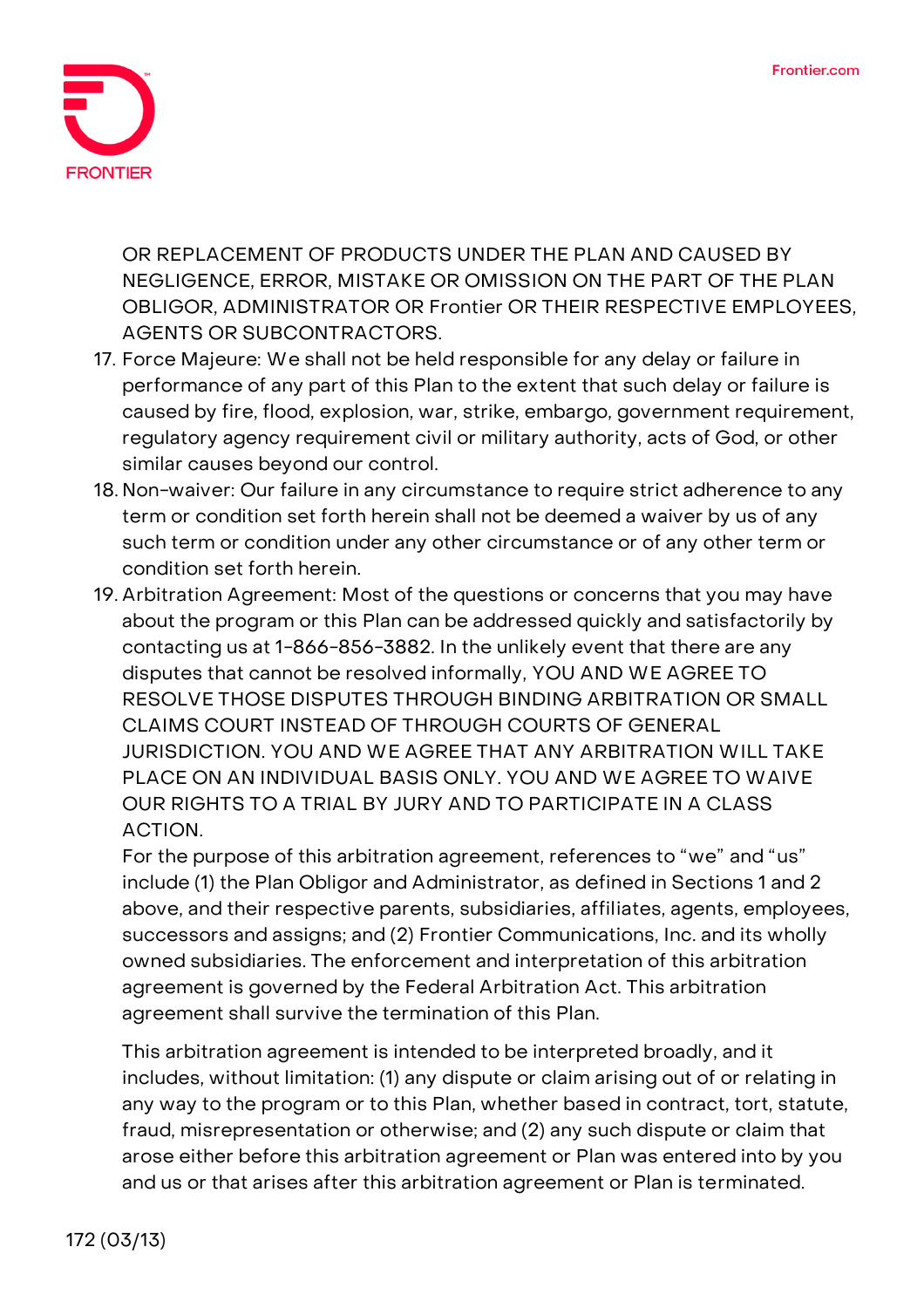

Notwithstanding any of the foregoing, this arbitration agreement does not preclude you or us from bringing an individual action in small claims court. This arbitration agreement also does not preclude you from informing any federal, state or local agencies or entities of your dispute or claim. Such agencies or entities may be able to seek relief from us on your behalf.

If you or we intend to seek arbitration you and we must first send to the other a written Notice of Claim ("Notice") by certified mail. Your Notice to Us should be addressed to: Legal Department, 22660 Executive Drive, Suite 122, Sterling VA 20166. The Notice must describe the dispute and state the specific relief sought. If you and we do not resolve the dispute within 30 days of receipt of the Notice, you or we may initiate an arbitration proceeding with the American Arbitration Association ("AAA"). You can obtain the forms necessary to initiate an arbitration proceeding by visiting [www.adr.org](http://www.adr.org/) or by calling 1.800.778.7879. After we receive notice that you have commenced arbitration, we will reimburse you for payment of any filing fee to the AAA. If you are unable to pay a required filing fee, we will pay it if you send a written request by certified mail to: Legal Department: 22660 Executive Drive, Suite 122, Sterling VA 20166. The arbitration shall be administered by the AAA in accordance with the Commercial Arbitration Rules and the Supplementary Procedures for Consumer Related Disputes (the "Arbitration Rules") in effect at the time the arbitration is initiated and as modified by this Arbitration Agreement. You can obtain a copy of the Arbitration Rules by visiting [www.adr.org](http://www.adr.org/) or by calling 1.800.778.7879.

The arbitrator appointed by the AAA to decide the dispute is bound by the terms of this Arbitration Agreement. All issues are for the arbitrator to decide, including the scope of this Arbitration Agreement, with the exception that issues relating to the enforceability of this Arbitration Agreement may be decided by a court. Unless you and we agree otherwise, any arbitration hearings will take place in the county or parish of your billing address. If your dispute is for \$10,000 or less, you may choose to conduct the arbitration hearings either by submitting documents to the arbitrator or by appearing before the arbitrator in person or by telephone. If your dispute is for more than \$10,000, the right to arbitration hearings will be determined by the Arbitration Rules. We will pay all filing, administration and arbitrator fees for any arbitration initiated pursuant to this Arbitration Agreement, unless your dispute is found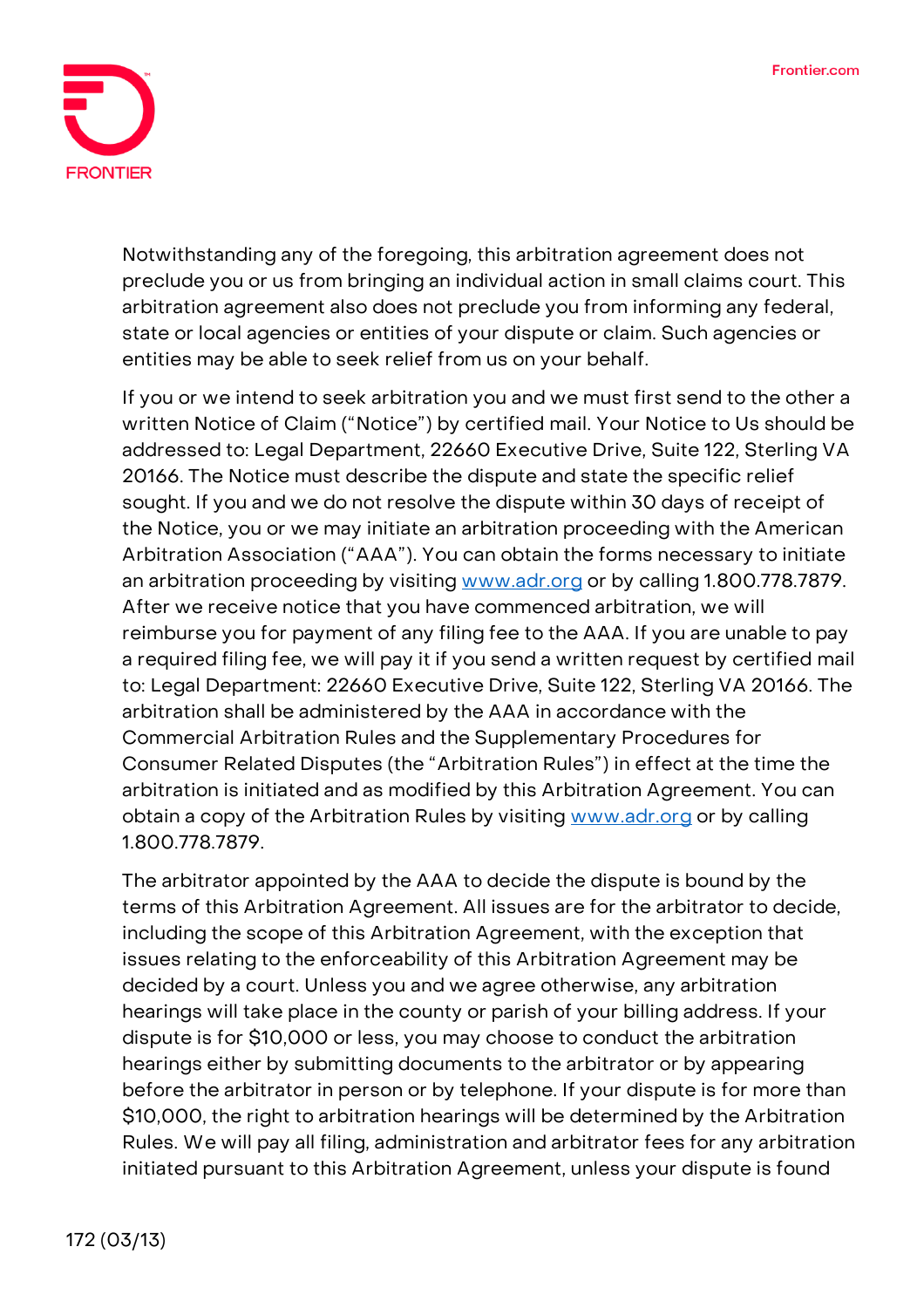

by the arbitrator to have been frivolous or brought for an improper purpose under Federal Rule of Civil Procedure 11(b). In that case, the payment of such fees shall be governed by the Arbitration Rules.

At the conclusion of the arbitration hearings, the arbitrator shall issue a written decision which includes an explanation of the facts and law upon which the decision is based. If the arbitrator finds in your favor and issues a damages award that is greater than the value of the last settlement offer made by us or if we made no settlement offer and the arbitrator awards you any damages, we will: (1) pay you the amount of the damages award or \$7,500, whichever is greater; and (2) pay your attorney, if any, twice the amount of the attorney's fees and the actual amount of any expenses reasonably incurred when pursuing your dispute in arbitration. You and we agree not to disclose any settlement offers to the arbitrator until after the arbitrator has issued the written decision. The arbitrator may resolve any disputes regarding attorney's fees and expenses either during the arbitration hearings or, upon request, within 14 days of the arbitrator's written decision. While the right to the attorney's fees and expenses discussed above is in addition to any right you may have under applicable law, neither you nor your attorney may recover duplicate awards of attorney's fees and expenses. Although we may have the right under applicable law to recover attorney's fees and expenses from you if we prevail in the arbitration, we hereby waive the right to do so.

To the extent either declaratory or injunctive relief is sought in the arbitration, such relief can be awarded only to the extent necessary to provide the relief warranted by a party's individual claim. **YOU AND WE AGREE THAT EACH MAY BRING CLAIMS AGAINST THE OTHER ONLY IN AN INDIVIDUAL CAPACITY AND NOT AS A PLAINTIFF OR CLASS MEMBER IN ANY PURPORTED CLASS OR REPRESENTATIVE PROCEEDING.** Unless you and we agree otherwise, the arbitrator may not consolidate the dispute of another person with your or our dispute and may not preside over any form of a representative or class proceeding. If this specific provision of this Arbitration Agreement is found to be unenforceable, then the entirety of this Arbitration Agreement shall be null and void.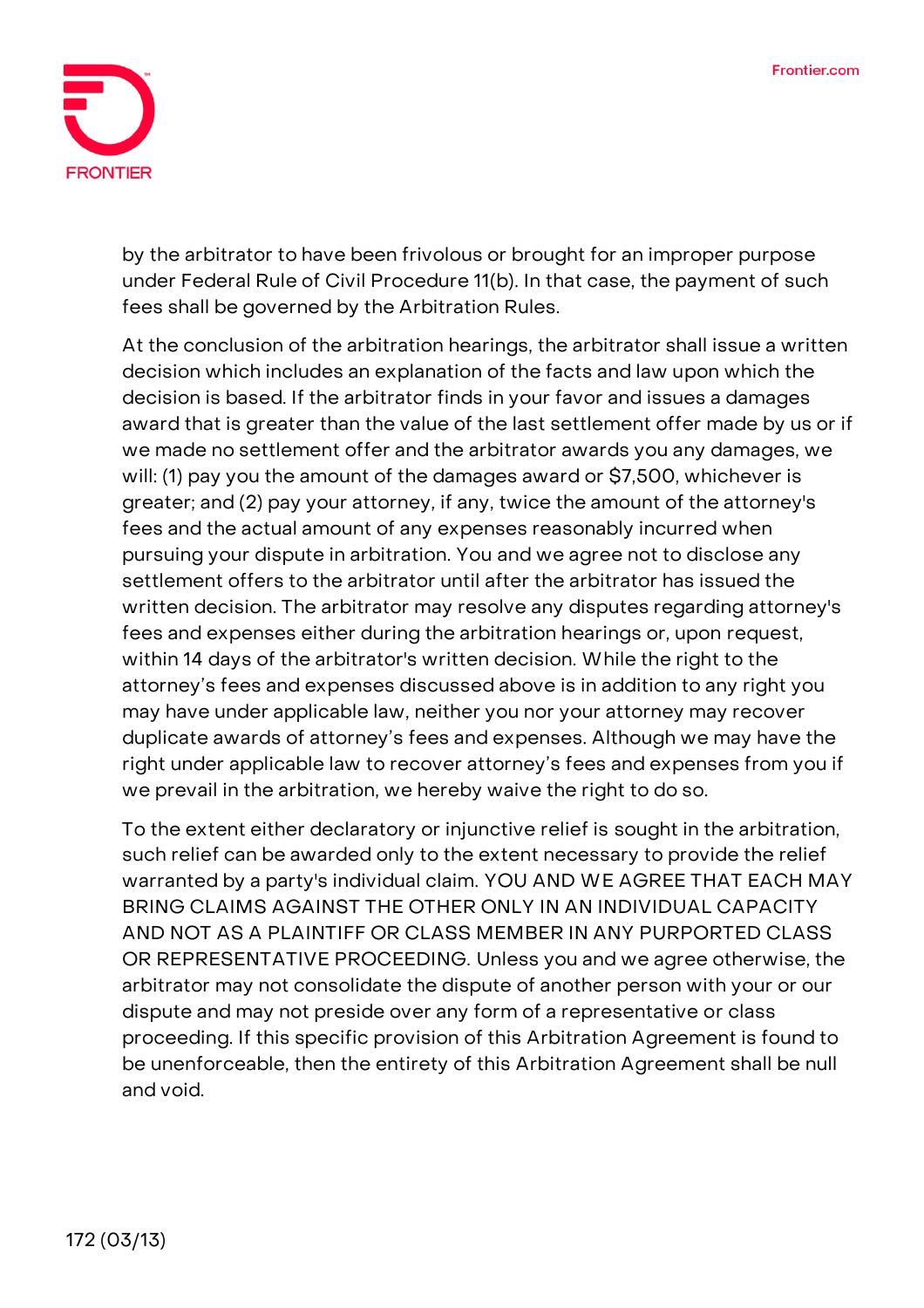

**If You Reside In One Of The Following States, These Provisions Apply To You:**

## **State Variations**

The following state variations shall control if inconsistent with any other terms and conditions:

**Alabama Residents:** You may cancel this Plan within twenty (20) days of the receipt of this Plan. If no claim has been made under the Plan, the Plan is void and we shall refund to you the full purchase price of the Plan including any premium paid for the applicable insurance policy. Any refund due to you will be credited to any outstanding balance of your account, and the excess, if any, shall be refunded to you. A ten (10) percent penalty per month shall be added to a refund that is not paid or credited within forty-five (45) days after you cancel the Plan. If you cancel this Plan after twenty (20) days of receipt of this Plan, we shall refund to you the unearned portion of the full purchase price of the Plan including the unearned portion of any premium paid for any applicable insurance policy. Any refund due to you will be credited to any outstanding balance of your account, and the excess, if any shall be refunded to you.

**Arizona Residents:** If your written notice of cancellation is received prior to the expiration date, the Administrator shall refund the remaining pro-rata price, regardless of prior services rendered under the Plan. The pre-existing condition exclusion does not apply to conditions occurring prior to the sale of the consumer product by the Obligor, its assignees, subcontractors and/or representatives.

**California Residents:** For all products other than home appliances and home electronic products, the Cancellation provision is amended as follows: If the Plan is cancelled: (a) within sixty (60) days of the receipt of this Plan, you shall receive a full refund of the price paid for the Plan provided no service has been performed, or (b) after sixty (60) days, you will receive a pro rata refund, less the cost of any service received.

**Connecticut Residents:** The expiration date of this Plan shall automatically be extended by the duration that the product is in our custody while being repaired. In the event of a dispute with the Administrator, you may contact The State of Connecticut, Insurance Department, PO Box 816, Hartford, CT 06142-0816, Attn: Consumer Affairs. The written complaint must contain a description of the dispute, the purchase price of the product, the cost of repair of the product and a copy of the Plan.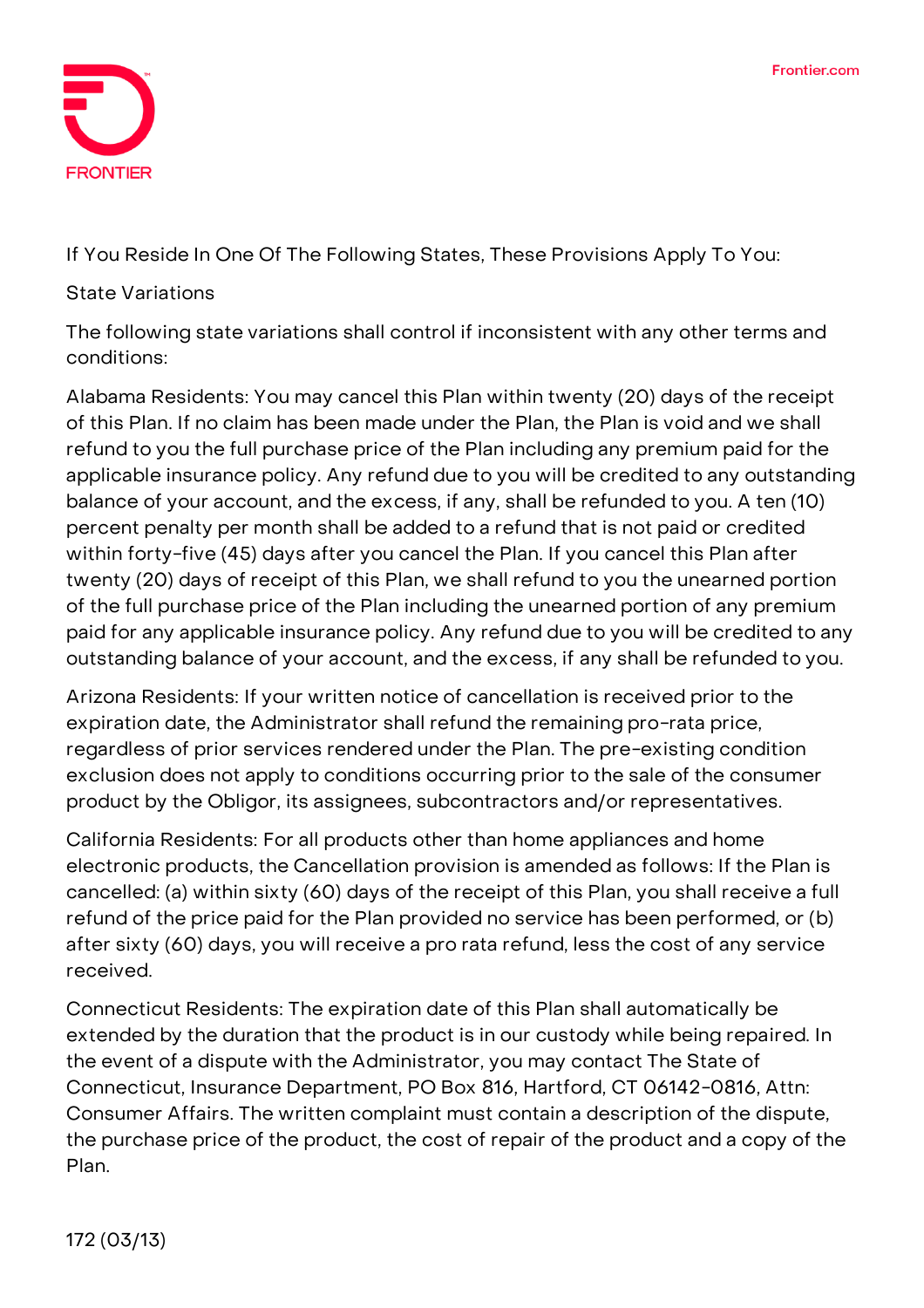

**Florida Residents:** The Plan shall be cancelled by us for fraud or material misrepresentation, including but not limited to commercial or rental use. Unauthorized repair or replacement of covered equipment shall result in the cancellation of the Plan by us. In the event of cancellation by us, written notice of cancellation shall be mailed to you not less than sixty (60) days before cancellation is effective. This Plan can be cancelled by you at any time for any reason by emailing, mailing or delivering to us notice of cancellation. If the Plan is cancelled: (a) within thirty (30) days of the receipt of the Plan, you shall receive a full refund of the price paid for the Plan provided no service has been performed, or (b) after thirty (30) days, you will receive a refund based on 100% of unearned pro rata premium less any claims that have been paid or less the cost of repairs made by us. If we cancel the Plan, the return premium is based upon 100% of the unearned pro rata premium. In Florida, the Sales Rep ID is: E058336.

**Georgia Residents:** This Plan shall be non-cancelable by us except for fraud, material misrepresentation, or failure to pay consideration due therefore. The cancellation shall be in writing and shall conform to the requirements of Code 33-24-44. You may cancel at any time upon demand and surrender of the Plan and we shall refund the excess of the consideration paid for the Plan above the customary short rate for the expired term of the Plan. This Plan excludes coverage for incidental and consequential damages and pre-existing conditions only to the extent such damages or conditions are known to you or reasonably should have been known to you. As stated in the Arbitration Agreement of this Plan, either party may bring an individual action in small claims court. The Arbitration Agreement Addendum does not preclude You from bringing issues to the attention of federal, state, or local agencies or entities of Your dispute. Such agencies or entities may be able to seek relief on Your behalf. You and We agree to waive the right to a trial by jury and to participate in class arbitrations and class actions. Nothing contained in the arbitration provision shall affect your right to file a direct claim under the terms of this Plan against Liberty Insurance Underwriters, Inc. pursuant to O.C.G.A. 33-7-6.

**Illinois Residents:** You may cancel this Plan for any reason at any time. If you cancel within thirty (30) days of Plan purchase, and we have not paid a claim, you will receive a full refund, less a cancellation fee of \$50.00 or 10% of the Plan price. If you cancel after thirty (30) days or any time after we pay a claim, you will receive a pro-rata refund of the Plan price based on the days remaining, less any claims that have been paid, less a cancellation fee of \$50.00 or 10% of the Plan price.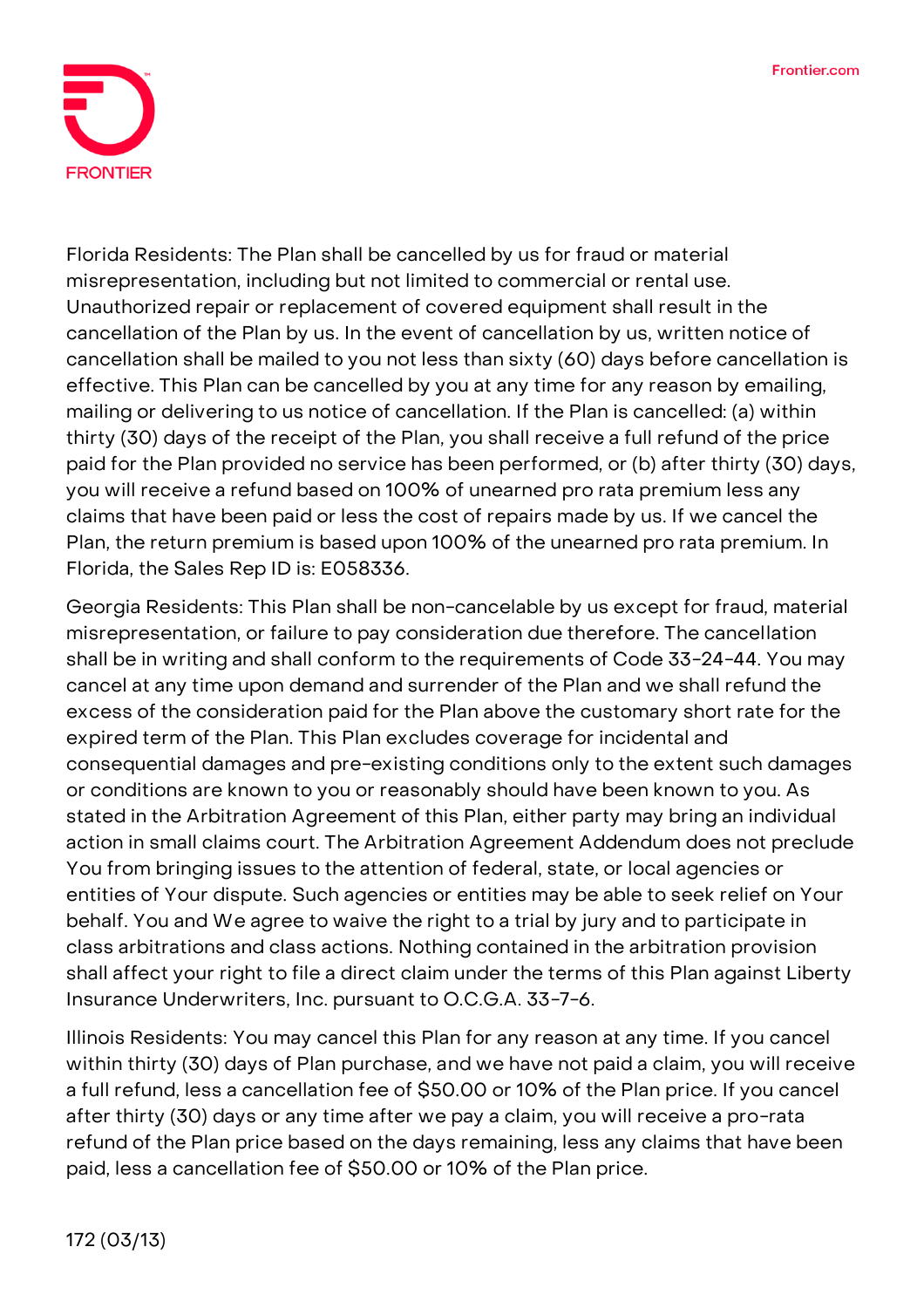

**Maine Residents:** You may cancel this Plan within twenty (20) days of the receipt of this Plan if sent by mail or within ten (10) days if delivered at the point of sale. If no claim has been made under the Plan, the Plan is void and we shall refund to you the full purchase price of the Plan including any premium paid for the applicable insurance policy. Any refund due to you will be credited to any outstanding balance of your account, and the excess, if any, shall be refunded to you. A ten (10) percent penalty per month shall be added to a refund that is not paid or credited within fortyfive (45) days after you cancel the Plan. If you cancel this Plan after twenty (20) days of receipt of this Plan if sent by mail or within ten (10) days if delivered at the point of sale, we shall refund to you the unearned pro rata premium, less any claims paid. An administrative fee not to exceed ten (10) percent of the premium fee by you may be charged by us. Any refund due to you will be credited to any outstanding balance of your account, and the excess, if any shall be refunded to you. In the event of cancellation by us, written notice to you will be provided at least 15 days prior to the cancellation and will contain the effective date of the cancellation and the reason for cancellation. If a Plan is cancelled by us, you will be refunded 100% of the unearned pro rata provider fee, less any claims paid. An administrative fee not to exceed 10% of the provider fee paid by you may be charged by us.

**Nevada Residents:** You are entitled to a "Free Look" period for this Plan. If you decide to cancel this Plan within thirty (30) days of purchase, you are entitled to a one hundred percent (100%) refund of any fees paid. If you cancel this Plan after thirty (30) days from purchase, or if we cancel this Plan at anytime, you will receive a pro rata refund based on the days remaining, less a cancellation fee of twenty-five dollars (\$25.00) or ten percent (10%) of the Plan fee, whichever is less. If we fail to pay the cancellation refund within 45 days of your written request we will pay you a penalty of ten percent (10%) of the purchase price for each thirty (30) day period or portion thereof that the refund and any accrued penalties remain unpaid. If this Plan is canceled by Us, no cancellation may become effective until at least 15 days after the notice of cancellation is mailed to you. We can cancel this Plan due to unauthorized repairs which result in a material change in the nature or extent of the risk, occurring after the first effective date of the current Plan, which causes the risk of loss to be substantially and materially increased beyond that contemplated at the time the Plan was issued or last renewed. If we cancel this Plan no cancellation fee will be imposed and no deduction for claims paid will be applied. If your covered failure results in a loss of heating, cooling, or electrical power to your air conditioner or refrigerator/freezer, repairs on your covered product will commence within 24 hours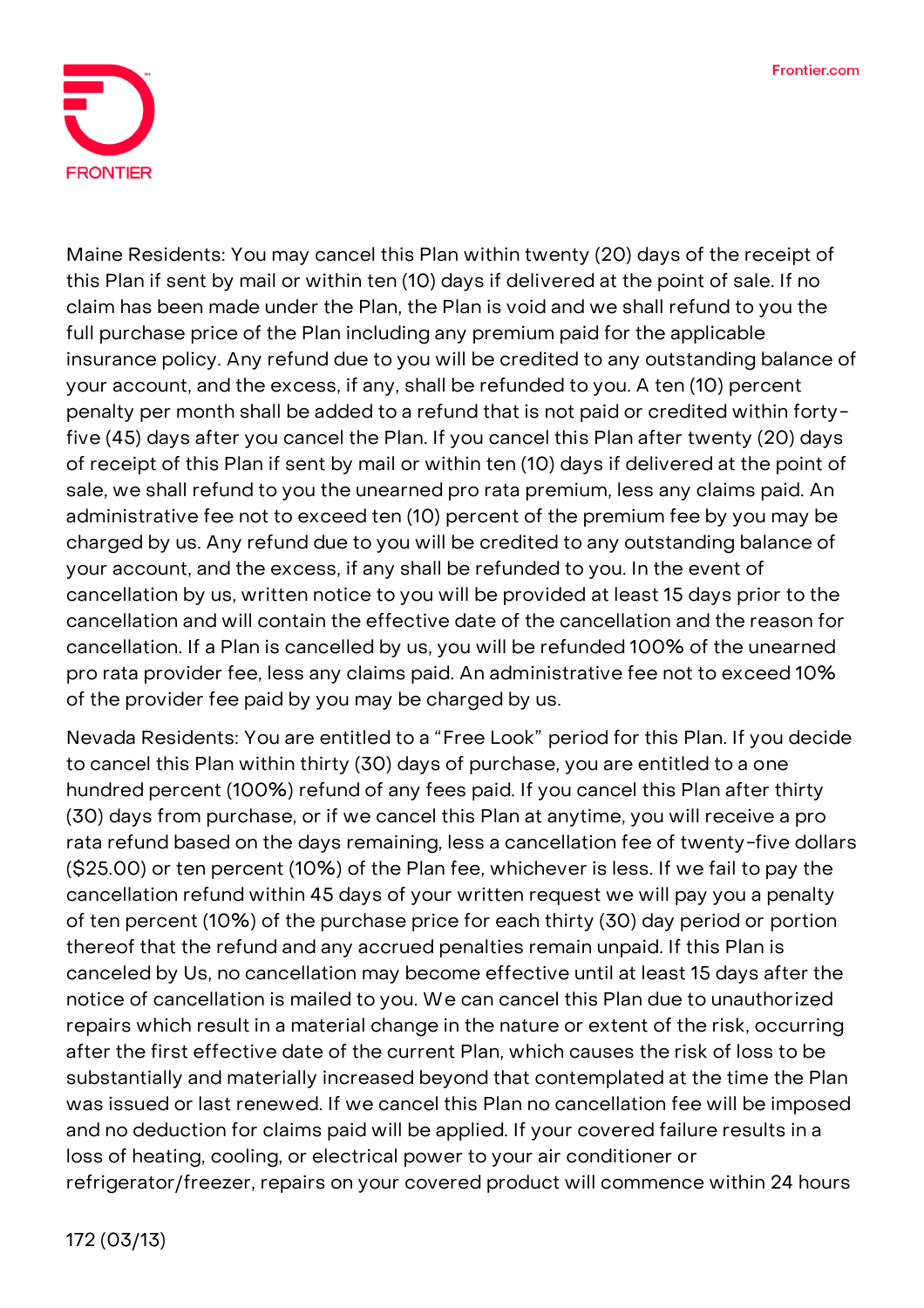

after you report your claim. If these repairs cannot be completed within three (3) calendar days, we will send you a report indicating the status of these repairs. Your monthly bill forms part of this Plan. The third (3rd) sentence of the Payment section is replaced with the following: Non-payment by you may result in cancellation of the Plan.

**New Mexico Residents:** If this Plan has been in force for a period of seventy (70) days, we may not cancel before the expiration of the Plan term or one (1) year, whichever occurs first, unless: (1) you fail to pay any amount due; (2) you are convicted of a crime which results in an increase in the service required under the Plan; (3) you engage in fraud or material misrepresentation in obtaining this Plan; (4) you commit any act, omission, or violation of any terms of this Plan after the effective date of this Plan which substantially and materially increase the service required under this Plan; or (5) any material change in the nature or extent of the required service or repair occurs after the effective date of this Plan and causes the required service or repair to be substantially and materially increased beyond that contemplated at the time you purchased this Plan.

**North Carolina Residents:** The purchase of this Plan is not required either to purchase or to obtain financing for a home appliance.

**Oklahoma Residents:** The "Cancellation" section is deleted and replaced by the following: you may cancel this Plan at any time by surrendering it or providing written notice to the retailer at the address where you purchased this Plan. You may also cancel this Plan by surrendering it or providing written notice to NEW at the address listed below. You may cancel this Plan for any reason. In the event you cancel this Plan within 30 days of receipt of the Plan, you shall receive a full refund of any payments made by you under this Plan. In the event you cancel this Plan after 30 days of receipt of this Plan, you shall receive a refund based upon 100% of the unearned pro-rata premium less an administrative fee not to exceed 10% of the unearned prorata premium or \$25, whichever is less, and less the cost of claims paid. We or NEW may not cancel this Plan except for fraud, material misrepresentation or non-payment by you; or if required to do so by any regulatory authorization. If we or NEW cancel this Plan, you shall receive a refund of 100% of the unearned pro-rata premium. We or NEW may not cancel this Plan without providing you with written notice at least thirty days prior to the effective date of cancellation. Such notice shall include the effective date of cancellation and the reason for cancellation. The following sentence is added to this Plan: Coverage afforded under this Plan is not guaranteed by the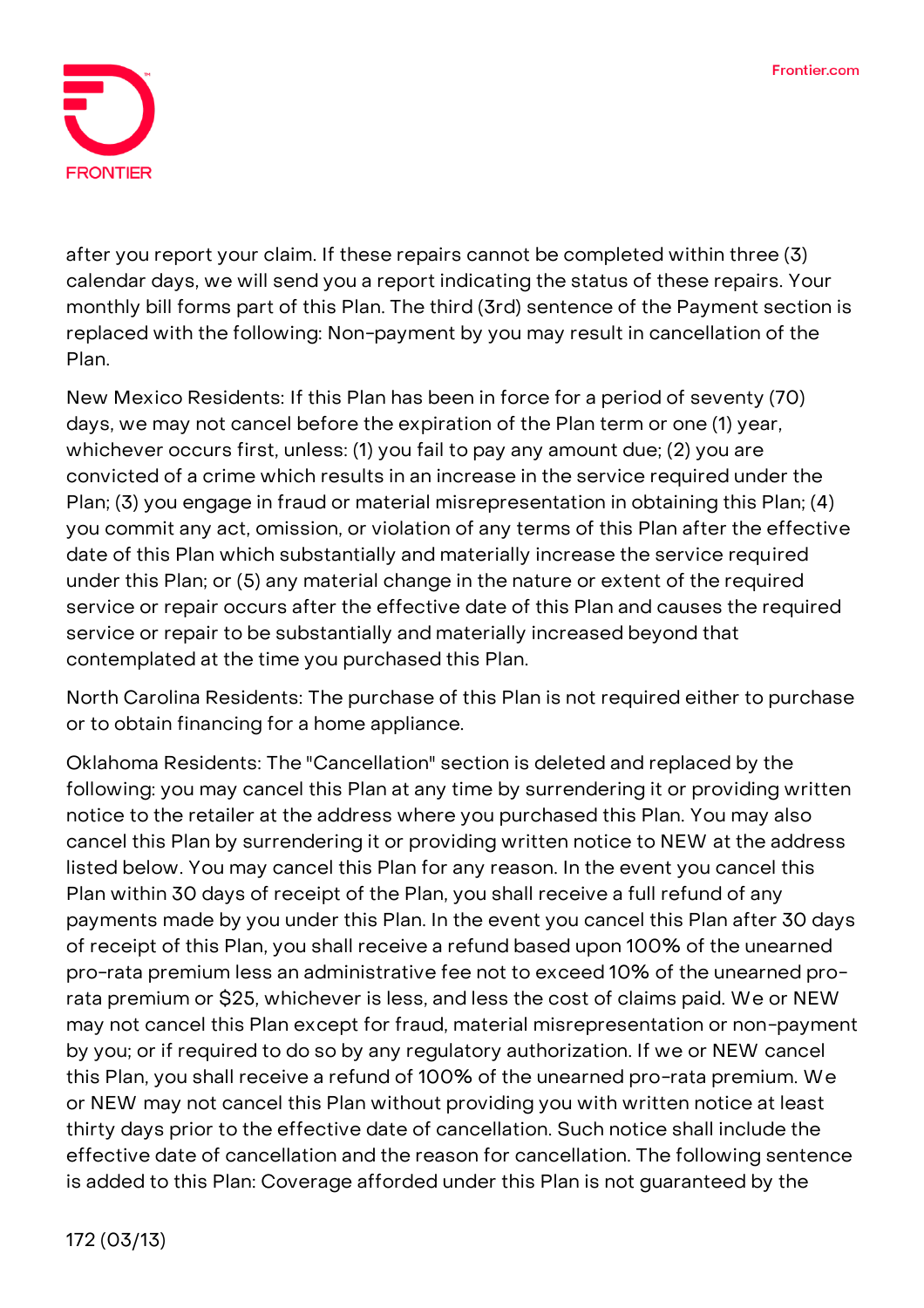

Oklahoma Insurance Guaranty Association. Oklahoma service warranty statutes do not apply to commercial use references in this Plan.

**Oregon Residents:** The Arbitration Agreement provision of this Plan is amended to include the following: **Any award rendered in accordance with this Arbitration Agreement shall be a nonbinding award against you,** provided that within forty-five (45) days of the arbitrator's award you file a legal proceeding in the appropriate federal, state or local court based on the same issue(s) and facts raised by you in the arbitration proceeding. Under no circumstances shall a legal proceeding be filed in a federal, state or local court until such time as both you and we first address our disagreement in an arbitration proceeding and obtain an arbitration award pursuant to this Arbitration Agreement. Any arbitration occurring under this Arbitration Agreement shall be administered in accordance with the Arbitration Rules unless any procedural requirement of the Arbitration Rules is inconsistent with the Oregon Uniform Arbitration Act in which case the Oregon Uniform Arbitration Act shall control as to such procedural requirement.

**South Carolina Residents:** To prevent any further damage, please refer to the owner's manual. In the event the service Plan provider does not provide covered service within sixty (60) days of proof of loss by the Plan holder, the Plan holder is entitled to apply directly to the Insurance Company. A ten percent (10%) penalty per month shall be added to a refund that is not paid or credited within forty-five (45) days after return of the Plan to us. If the Insurance Company does not resolve such matters within sixty (60) days of proof of loss, they may contact the SC Department of Insurance, P.O. Box 100105, Columbia, SC 29202-3105, 1.800.768.3467.

**Texas Residents:** If you purchased this Plan in Texas, unresolved complaints concerning a provider or questions concerning the registration of a service Plan provider may be addressed to the Texas Department of Licensing and Regulation, P.O. Box 12157, Austin, Texas 78711, telephone number 1.512.463.6599 or 1.800.803.9202. You may apply for reimbursement directly to the insurer if a refund or credit is not paid before the forty-sixth (46th) day after the date on which the Plan is returned to the provider. Texas license number: 116.

**Utah Residents: NOTICE. This plan is subject to limited regulation by the Utah Insurance Department.** To file a complaint, contact the Utah Insurance Department. Coverage afforded under this Plan is not guaranteed by the Utah Property and Casualty Guarantee Association. This Plan may be cancelled due to unauthorized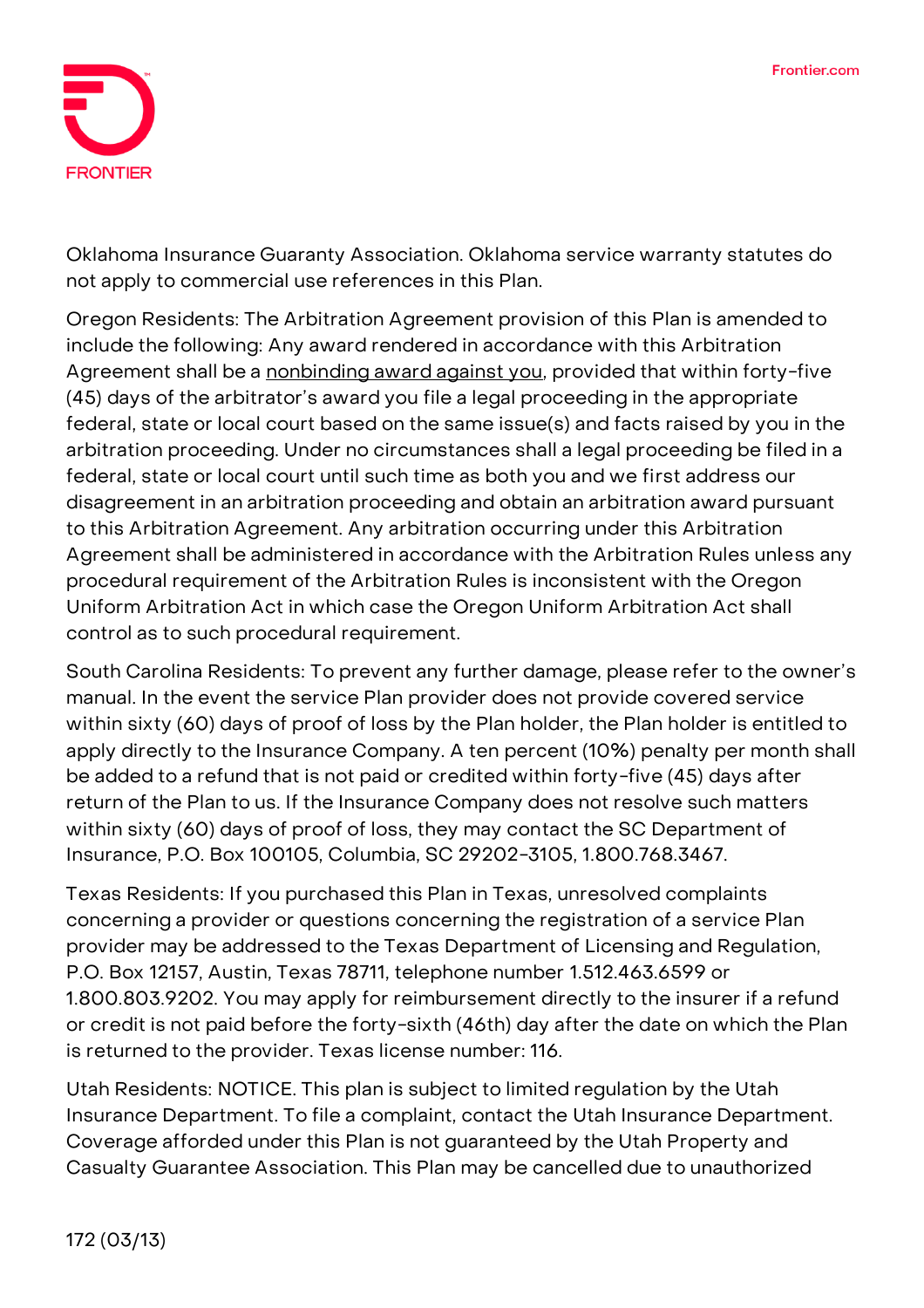

repair which results in a material change in the nature or extent of the risk, occurring after the first effective date of the current policy, which causes the risk of loss to be substantially and materially increased beyond that contemplated at the time the policy was issued or last renewed. Failure to notify within the prescribed time will not invalidate the claim if you can show that notification was not reasonably possible. If we cancel this Plan due to fraud or material misrepresentation, you will be notified thirty (30) days prior to cancellation. If we cancel this Plan due to nonpayment, you will be notified ten (10) days prior to Plan cancellation.

**Washington Residents:** You may apply directly to the insurance company.

**Wisconsin Residents: THIS CONTRACT IS SUBJECT TO LIMITED REGULATION BY THE OFFICE OF THE COMMISSIONER OF INSURANCE OF THE STATE OF WISCONSIN.** The "Cancellation" section is deleted and replaced by the following: you may cancel this Plan at any time by surrendering it or providing written notice to the retailer at the address where you purchased this Plan. You may also cancel this Plan by surrendering it or providing written notice to NEW at the address listed below. You may cancel this Plan for any reason. In the event you cancel this Plan within thirty (30) days of receipt of the Plan, you shall receive a full refund of any payments made by you under this Plan. In the event you cancel this Plan after thirty (30) days of receipt of this Plan, you shall receive a refund based upon 100% of the unearned prorata premium less an administrative fee not to exceed 10% of the unearned pro-rata premium or \$25, whichever is less, and less the cost of claims paid. We or NEW may only cancel this Plan before the end of the agreed Plan term on the grounds of nonpayment of the Plan fee, material misrepresentation by you to us, or a substantial breach of duties by you relating to the product or its use. If we or NEW cancel this Plan for any reason other than nonpayment of the Plan fee, you shall receive a refund of 100% of the unearned pro-rata premium, less any claims paid. We or NEW may not cancel this Plan without providing you with written notice at least five (5) days prior to the effective date of cancellation. Such notice shall include the effective date of cancellation and the reason for cancellation. A ten (10) percent penalty per month shall be added to a refund that is not paid or credited within forty-five (45) days after you cancel this Plan. The "Insurance" section of this Plan is amended as follows: If we do not provide, or reimburse or pay for, a service that is covered under this Plan within 60 days after you provide proof of loss, or if we become insolvent or otherwise financially impaired, you may file a claim directly with Liberty Insurance Underwriters, Inc. for reimbursement, payment, or provision of the service.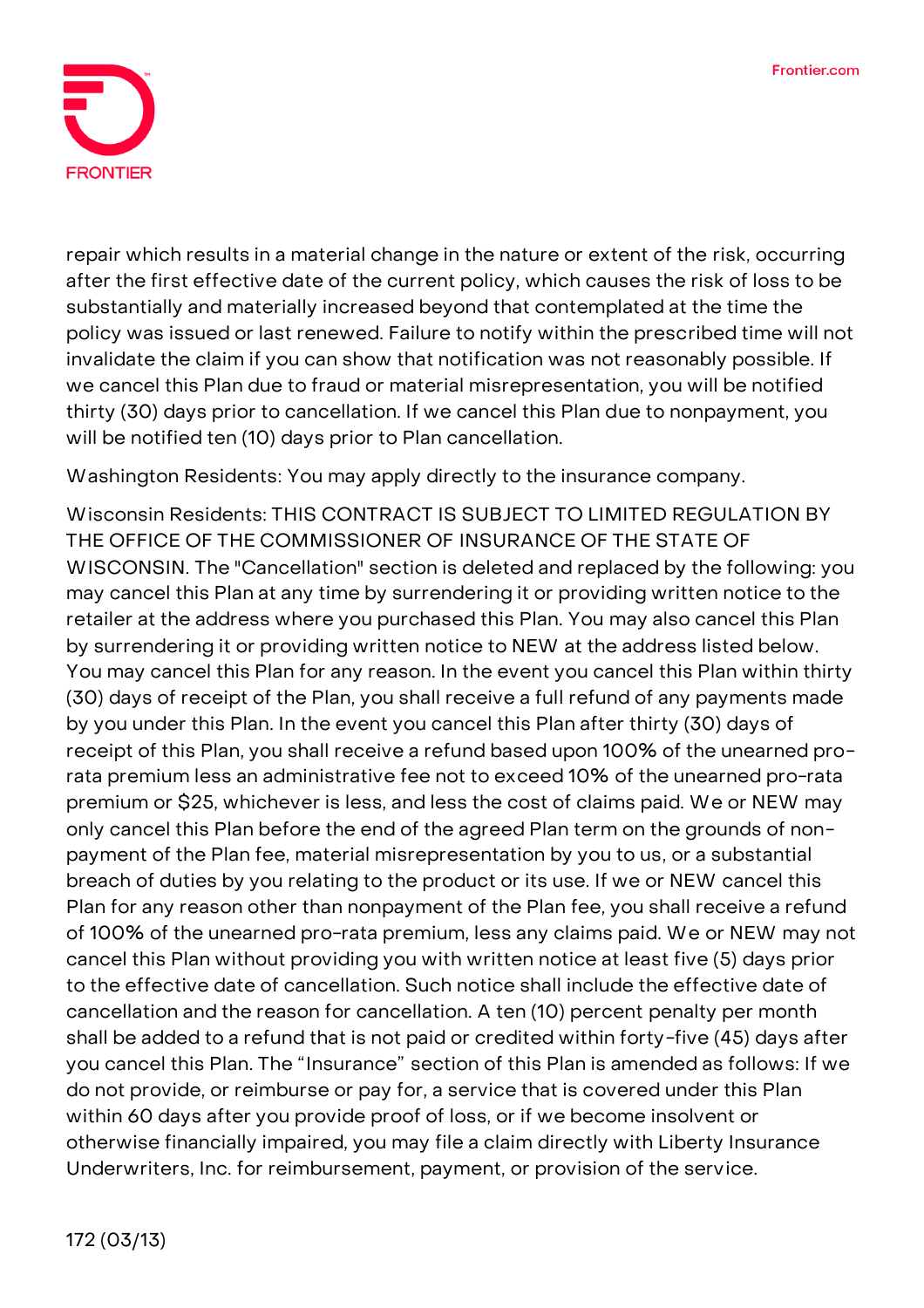

**Wyoming Residents:** This Plan will be considered void and we will refund you the full purchase price of the Plan or credit your account if you have not made a claim under this Plan and you have returned the Plan to us a) within 20 days after the date we have mailed the Plan to you, b) within 10 days after you have received the Plan if the Plan was furnished to you at the time the Plan was purchased, or c) within a longer time period if specified in the Plan. A ten percent (10%) penalty per month shall be added to a refund that is not paid or credited within forty-five (45) days after return of the Plan to us. The right to void the Plan provided in this subsection applies only to the original Plan purchaser and is not transferable. If we cancel this Plan for reasons other than nonpayment, a material misrepresentation made by you to us or because of a substantial breach of duties by you relating to the product or its use, we will mail a written notice to you at least ten (10) days prior to cancellation. The notice of cancellation shall state the effective date of cancellation and the reason for cancellation. In the event covered service is not provided by us within sixty (60) days of proof of loss by you, you are entitled to apply directly to the reimbursement insurance company. The Arbitration Agreement provision in this Plan is replaced with the following: "If there are disputes between You and Us that are not resolved by negotiations, You and We may in a separate written agreement voluntarily consent to arbitration. Any arbitration proceedings shall be conducted within the state of Wyoming." For the purpose of this Arbitration Agreement, references to "We", "Us" and "Our" include the Plan Obligor and Administrator, as defined above, and their respective parents, subsidiaries, affiliates, service contract insurers, agents, employees, successors and assigns; and (2) Frontier Communications, Inc.

**To obtain a large-type copy of the terms and conditions of this Contract, please call 1.866.442.3179**

\_\_\_\_\_\_\_\_\_\_\_\_\_\_\_\_\_\_\_\_\_\_\_\_\_\_\_\_\_\_\_\_\_\_\_\_\_\_\_\_\_\_\_\_\_\_\_\_\_\_\_\_\_\_\_\_\_\_\_\_\_\_\_\_\_\_\_\_\_\_\_\_\_\_\_\_\_\_\_\_\_\_\_\_

Administered by:

**NEW** P.O. Box 1340 Sterling, VA 20167 1.866.442.3179

\_\_\_\_\_\_\_\_\_\_\_\_\_\_\_\_\_\_\_\_\_\_\_

©2013 National Electronics Warranty, LLC All rights reserved.

Name: